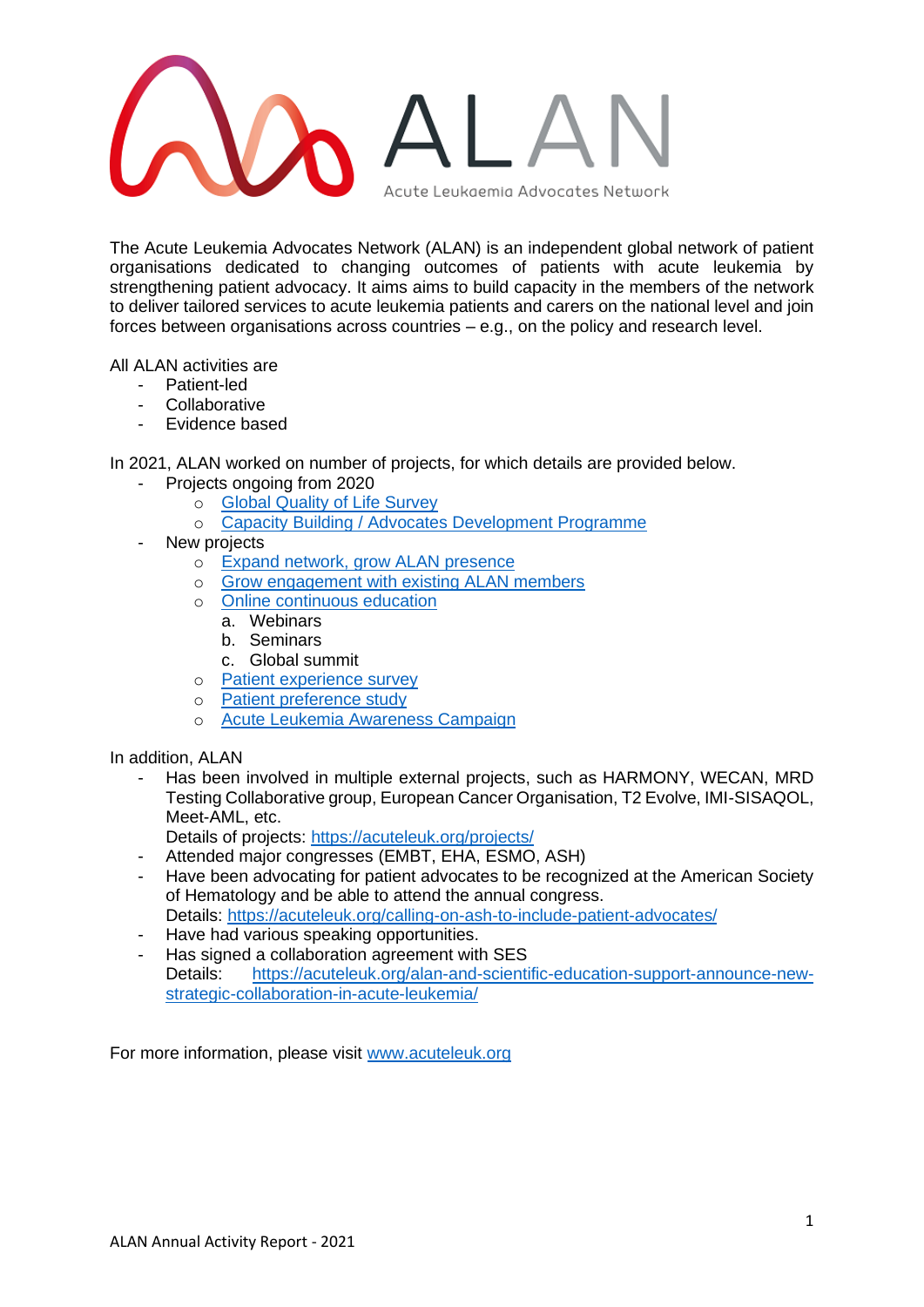

<span id="page-1-0"></span>Global Quality of Life Survey

<https://acuteleuk.org/project/global-quality-of-life-survey/?53> <https://acuteleuk.org/publications/>

# **Objective**

Multi-country survey to generate data, understand issues and gather information on the current and emerging treatment landscape, experiences and quality of life of patients.

• Help create evidence about quality of life at different points in the acute leukemia patient journey

Aid patient advocates and advocacy groups to inform and influence stakeholder communities, industry and policy makers

• Help to identify and communicate the varying levels of information, care and support available for patients and caregivers

Support education and information tools and programmes for acute leukemia healthcare professionals (HCPs).

## **Deliverables**

EHA 2020

Presentation "New insight from ALAN survey" in the EHA SWG QoL and Symptoms session on "Advances in the use of PRO in hematology"



- Poster presented: [https://acuteleuk.org/wp-content/uploads/2020/06/ALAN-EHA-](https://acuteleuk.org/wp-content/uploads/2020/06/ALAN-EHA-Poster-Identifying-factors-associated-with-variations-in-QoL-for-Patients-with-Different-AL-Types-final-draft.pdf)[Poster-Identifying-factors-associated-with-variations-in-QoL-for-Patients-with-](https://acuteleuk.org/wp-content/uploads/2020/06/ALAN-EHA-Poster-Identifying-factors-associated-with-variations-in-QoL-for-Patients-with-Different-AL-Types-final-draft.pdf)[Different-AL-Types-final-draft.pdf](https://acuteleuk.org/wp-content/uploads/2020/06/ALAN-EHA-Poster-Identifying-factors-associated-with-variations-in-QoL-for-Patients-with-Different-AL-Types-final-draft.pdf)

**Status** 

Completed  $\boxtimes$ 

Note: We are currently finalizing a publication which has been submitted but came back with comments to be implemented.

Our initial plan was also to create some educational materials dedicated to HCPs and to patients and caregivers. We have decided to wait for results of the global patient experience survey and address needs from both surveys.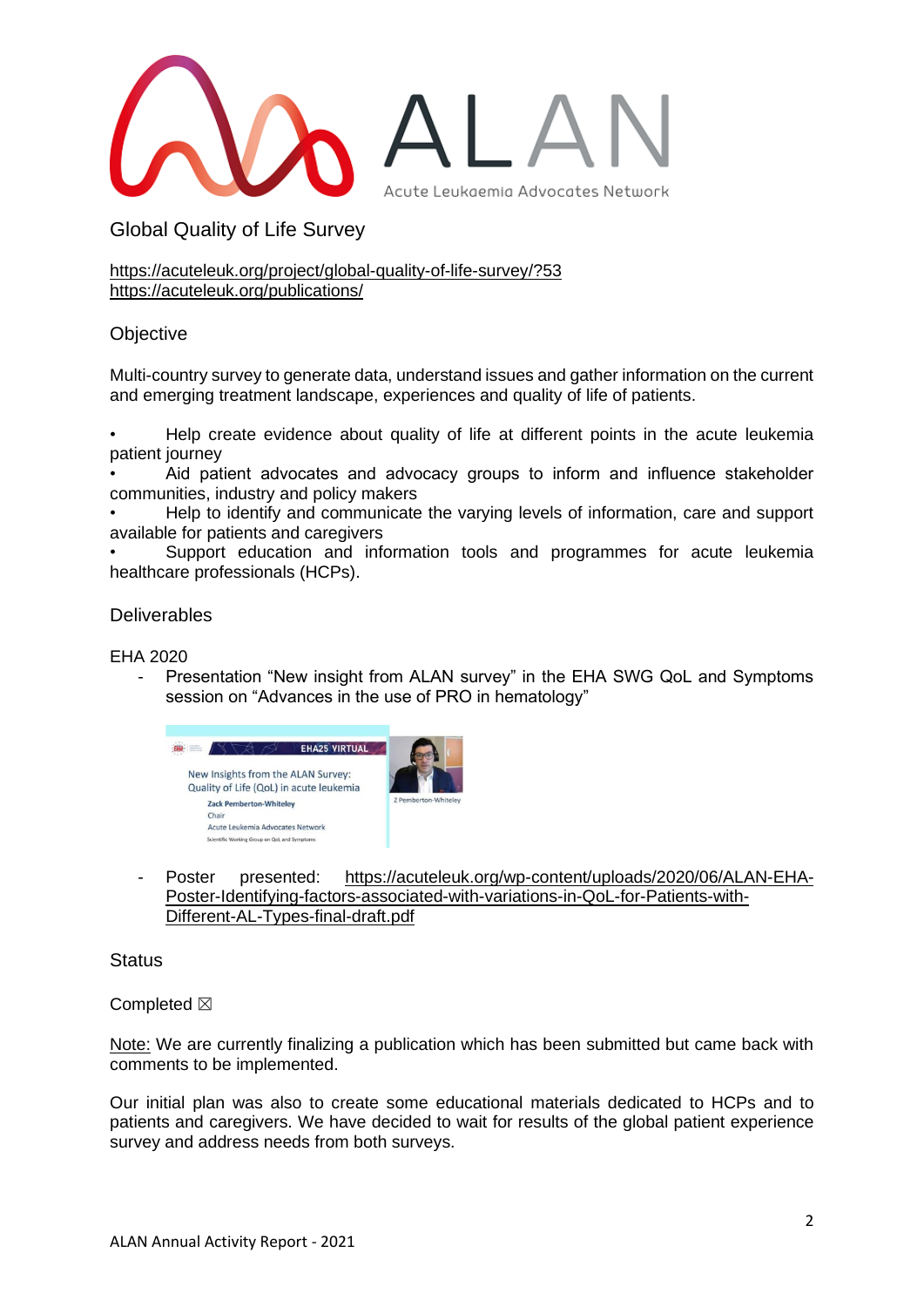

Advocates Development Programme

<https://acuteleuk.org/project/project-3/?53> [https://acuteleuk.org/alan-advocate-development-program-adp-is-kicking-off-on-10th](https://acuteleuk.org/alan-advocate-development-program-adp-is-kicking-off-on-10th-december-2020/)[december-2020/](https://acuteleuk.org/alan-advocate-development-program-adp-is-kicking-off-on-10th-december-2020/)

## **Objective**

A skilled and well-prepared member organisation can advocate more effectively and efficiently at a national level, to overcome barriers and challenges. Also, the development of individual advocates at European and national level will help in achieving the desired impact in representing the acute leukemia community.

## **Deliverables**

Develop a programme that combines disease specific topics (knowing the disease, existing treatment, guidelines, R&D roadmap, regulatory roadmap etc.) with cross-disease areas (clinical research process, patient reported outcomes, trial protocols, basics of statistics, regulatory processes, and evidence-based advocacy).

The course aims to develop capacity to become an even more effective and empowered patient advocate that serves acute leukaemia patients and carers by understanding clinical research and development, mechanisms of accessing diagnostics and drugs, interaction with stakeholders like clinicians and industry, and the basics of evidence-based advocacy.



8 patient advocates selected by ALAN. Advocate Development Programme is by application / invite only, as trainees should be most likely to apply knowledge, not only do this out of personal interest.

| <b>Webinar 1</b> | 10 Dec 20 Kick-off: overview on the ADP, and why are we advocates.<br>$\begin{bmatrix} 10$ Dec 20 General discussion and homework related to ASH. |
|------------------|---------------------------------------------------------------------------------------------------------------------------------------------------|
| Webinar 2        | How clinical development works, the drug development process, and<br>14 Jan 21 why patient involvement matters.                                   |
| Webinar 3        | 18 Feb 21 Key elements of clinical trials protocols and study endpoints Reading scientific papers and posters                                     |
| <b>Webinar 4</b> | 11 Mar 21 Statistics and why they matter to advocacy.                                                                                             |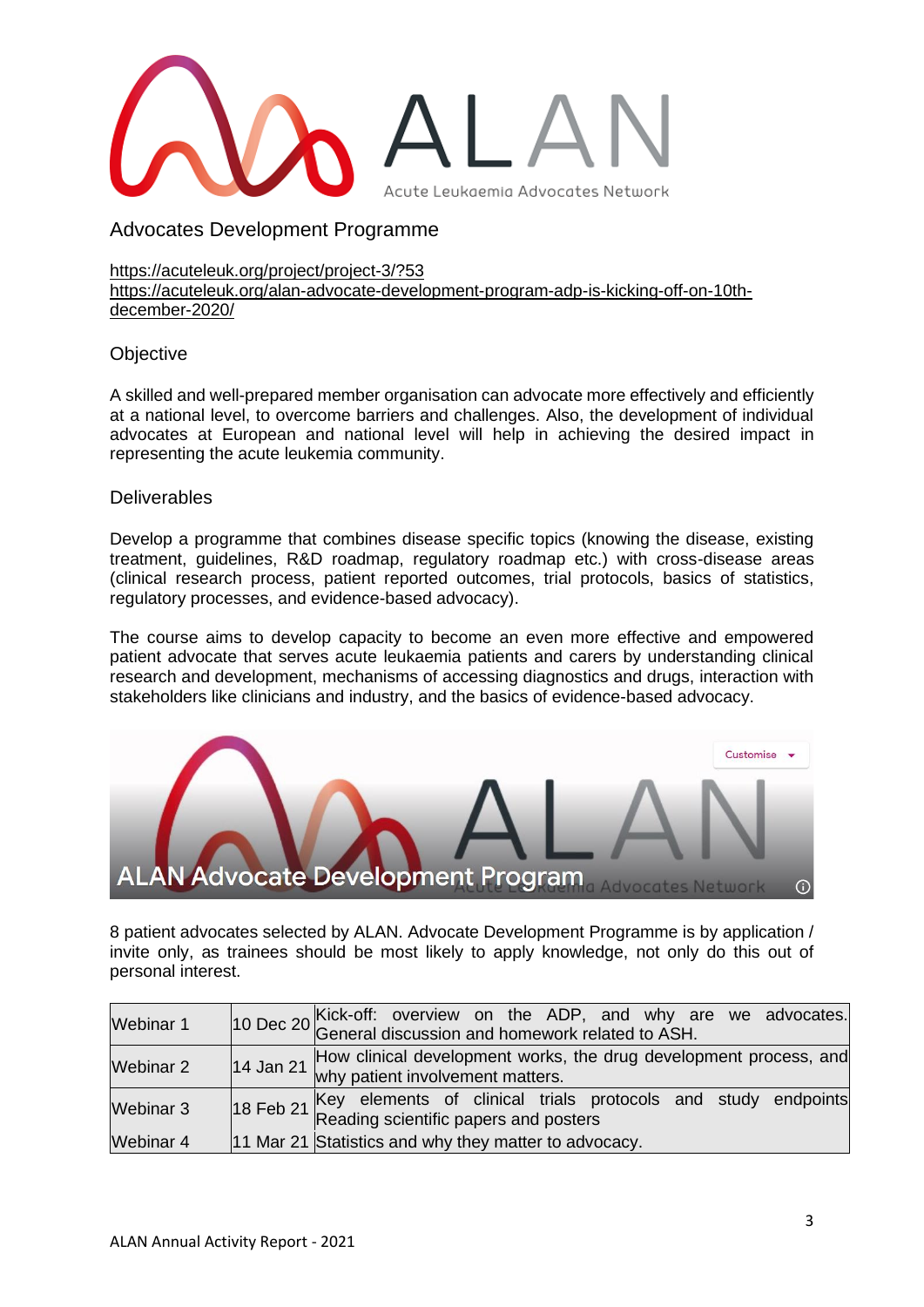# **COLALAN**

| Webinar 5                                  | 15 Apr 21 | Acute leukemia big picture (biology and clinical mechanisms of the<br>disease), current treatment landscape, clinical challenges, current<br>quidelines.                     |                  |
|--------------------------------------------|-----------|------------------------------------------------------------------------------------------------------------------------------------------------------------------------------|------------------|
| Webinar 6                                  |           | 20 May 21 Preparation for EHA: What's in store?                                                                                                                              |                  |
| Webinar 7                                  |           | 23 Jun 21 Levels of evidence, and evidence-based patient advocacy.                                                                                                           |                  |
| Virtual<br>Congress<br>meeting<br>training | 22 Jul 21 | <b>Highlights</b><br>from                                                                                                                                                    | EHA.             |
| Virtual<br>Congress<br>meeting<br>training |           | 16 Sep 21 Examples for patients advocates in action                                                                                                                          |                  |
| Webinar 8                                  | 14 Oct 21 | The importance of Patient Reported Outcomes (PRO) and Quality of<br>Life, and PRO instruments used in AML/ALL.                                                               |                  |
| Webinar 9                                  |           | 25 Nov 21 Working with industry & Community Advisory Boards (CABs)                                                                                                           |                  |
| Virtual<br>Congress<br>meeting<br>training |           | Close-out<br>and<br>Recap<br><sub>on</sub><br>16 Dec 21 New acute leukemia cancer data at ASH, plus virtual poster and session<br>walk.<br>Your future as patient advocates. | summary.<br>ASH. |

<span id="page-3-0"></span>**Status** Completed  $\boxtimes$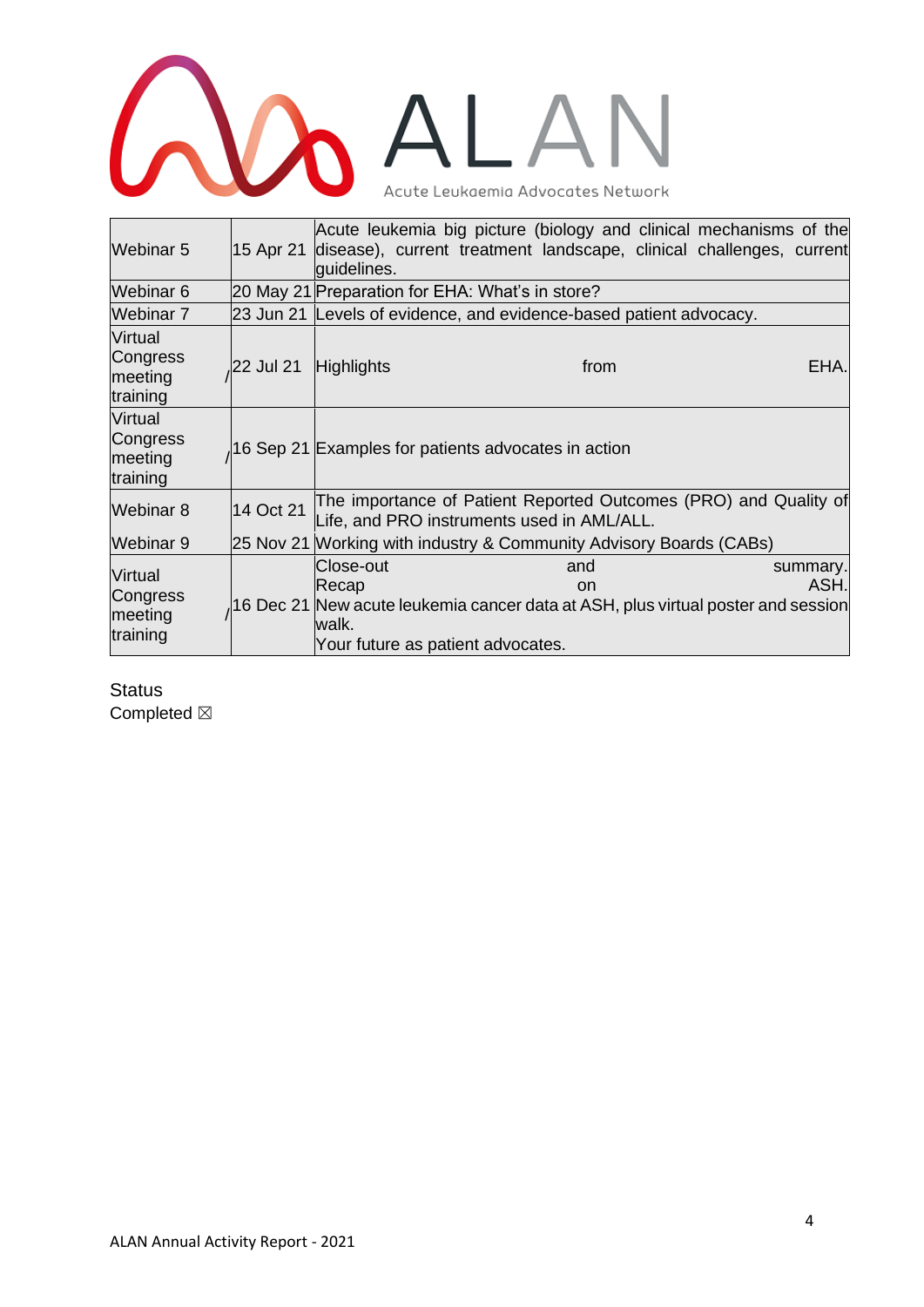

Expand network, grow ALAN presence

**Objective** 

- Increase ALAN awareness and visibility: build audience, grow presence, and create engagement
- Grow membership focusing on existing organisations and countries where there are gaps
- Focus on boosting engagement and retention
- Drive traffic to ALAN website
- Website up to date and used as a reference for acute leukemia community

## **Deliverables**

Membership:<https://acuteleuk.org/membership/members/>

- 46 members
- From 39 countries

## Social media – presence is increasing

- Facebook
	- $\circ$  Number of followers Total number of followers 1850

|                | Daily data is recorded in the Pacific time zone. |                                                                        |     | 1W 1M 1Q |                |                       |                      |
|----------------|--------------------------------------------------|------------------------------------------------------------------------|-----|----------|----------------|-----------------------|----------------------|
| Jan<br>$\circ$ |                                                  | فالمتمار ووسر التهاش الأهم<br>Jul<br>Page like - Total page likes 1764 | Oct |          | Start:<br>End: | 1/1/2021<br>4/12/2021 | п.<br>$\overline{a}$ |
|                |                                                  |                                                                        |     |          |                |                       |                      |
|                | Daily data is recorded in the Pacific time zone. |                                                                        |     | 1W 1M 1Q |                |                       |                      |

- Twitter
	- o Average number of new followers / months: 25

- $\circ$  Profile visits > 2000k / month since June
- LinkedIn
	- o Number of followers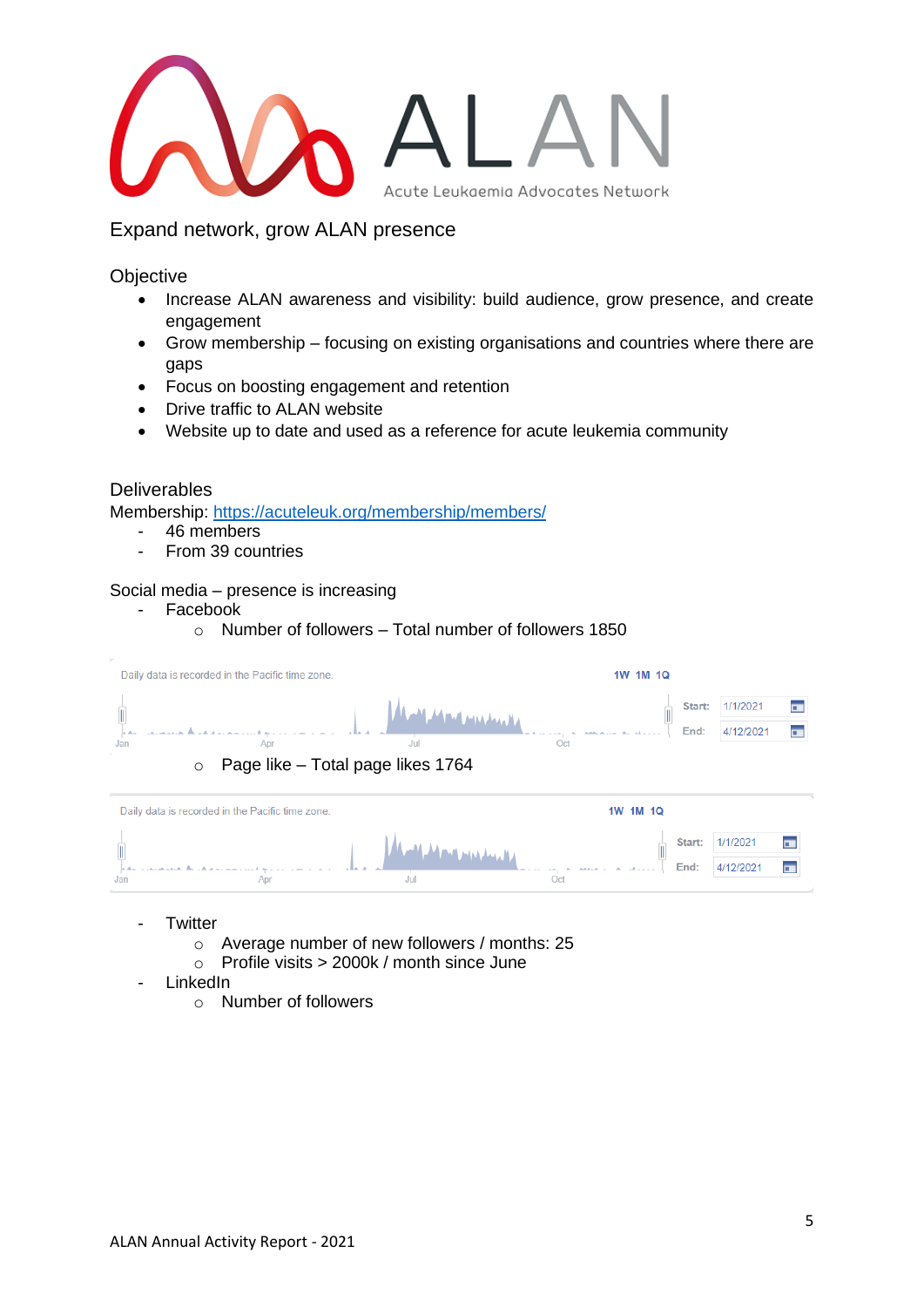

- Instagram account
	- o Created 07 June 2021
	- o Accounts reached Q4 2021:337k
	- o Accounts engaged Q4 2021: 7424
	- o 137 followers

Website – up to date and used as a reference website

<span id="page-5-0"></span>**Status** Completed  $\boxtimes$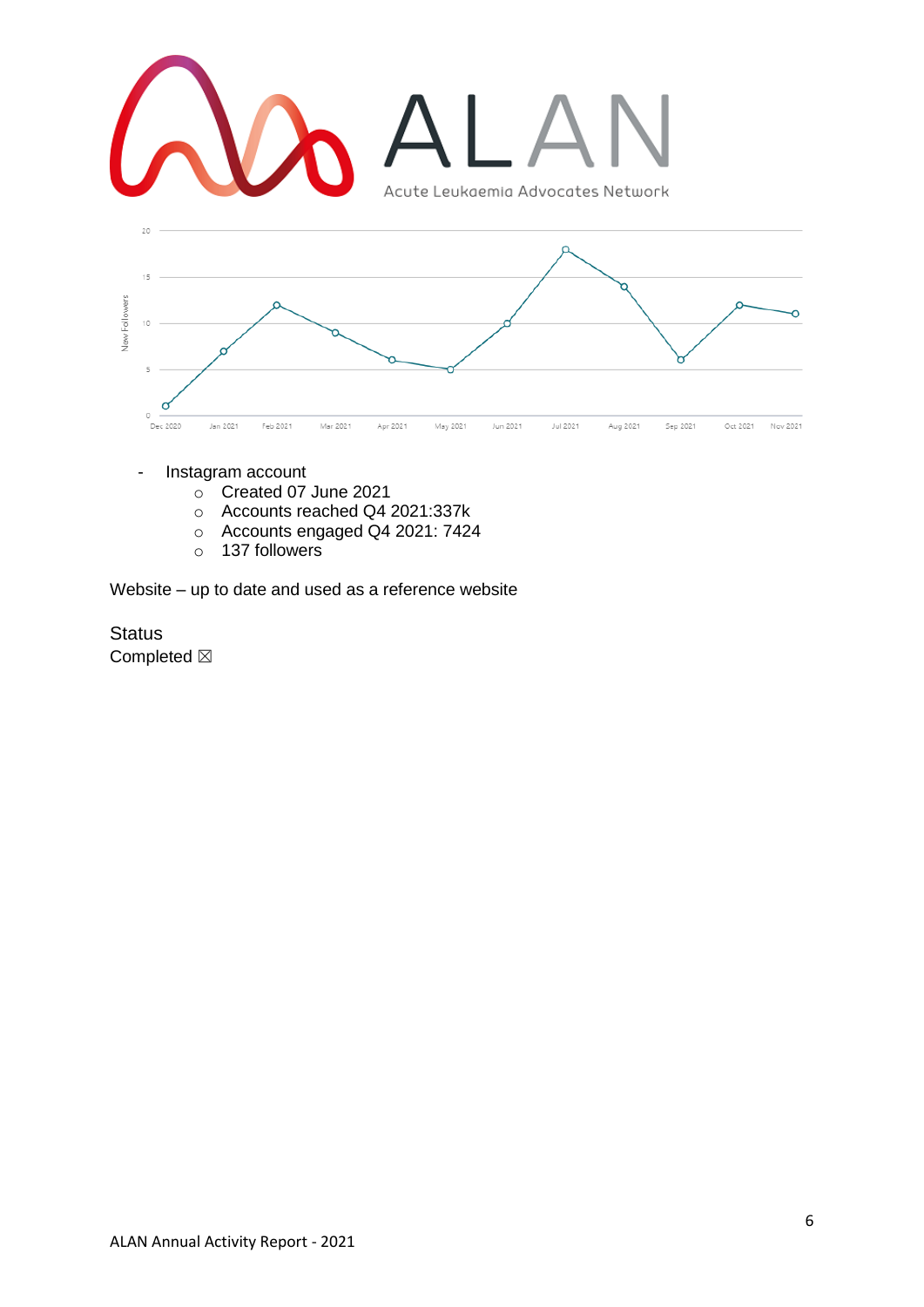

Grow engagement with existing ALAN members

# **Objective**

While we have been developing the ALAN network, it is important that we grow the engagement with the existing members, who are the voice of the acute leukemia patients and their families on national level.

**Deliverables** 

- Individual meetings held with 10 member organizations.
	- o Actions which came out from the meetings were all followed up.
		- E.g., Creation of COVID-19 guidance
		- E.g., Sharing of ALAN documents
		- E.g., Support individual organization where needed
- Regional meetings organized prior to the virtual Global Summit.

**Status** Completed  $\boxtimes$ 

<span id="page-6-0"></span>Online continuous education

**Objective** 

- Continuous Education / Training on medical and advocacy topics relevant to acute leukemia community.
- And outreach to advocates (e.g., those that cannot attend conferences, multiple people from each PAG, individual patients with an interest in acute leukemia, etc.)

Deliverables

- 5 webinars
- 6 seminars post EHA
- 1 online summit
- 3 new educational videos on AML, ALL, APL

#### **Webinars**

<https://acuteleuk.org/project/webinars-and-seminars/?53>

- o **Drug Development** 
	- Speaker: Samantha Nier
		- <https://acuteleuk.org/webinar-drug-development/>
- o **COVID-19 vaccination and immune challenges for leukemia**
	- Hosts: ALAN and CLL AN
	- [https://acuteleuk.org/joint-webinar-cll-an-alan-on-covid-19](https://acuteleuk.org/joint-webinar-cll-an-alan-on-covid-19-vaccination-and-immune-challenges-for-leukemia-11th-february-4pm-cet/) [vaccination-and-immune-challenges-for-leukemia-11th-february-](https://acuteleuk.org/joint-webinar-cll-an-alan-on-covid-19-vaccination-and-immune-challenges-for-leukemia-11th-february-4pm-cet/)[4pm-cet/](https://acuteleuk.org/joint-webinar-cll-an-alan-on-covid-19-vaccination-and-immune-challenges-for-leukemia-11th-february-4pm-cet/)
- o **Patient involvement in clinical development**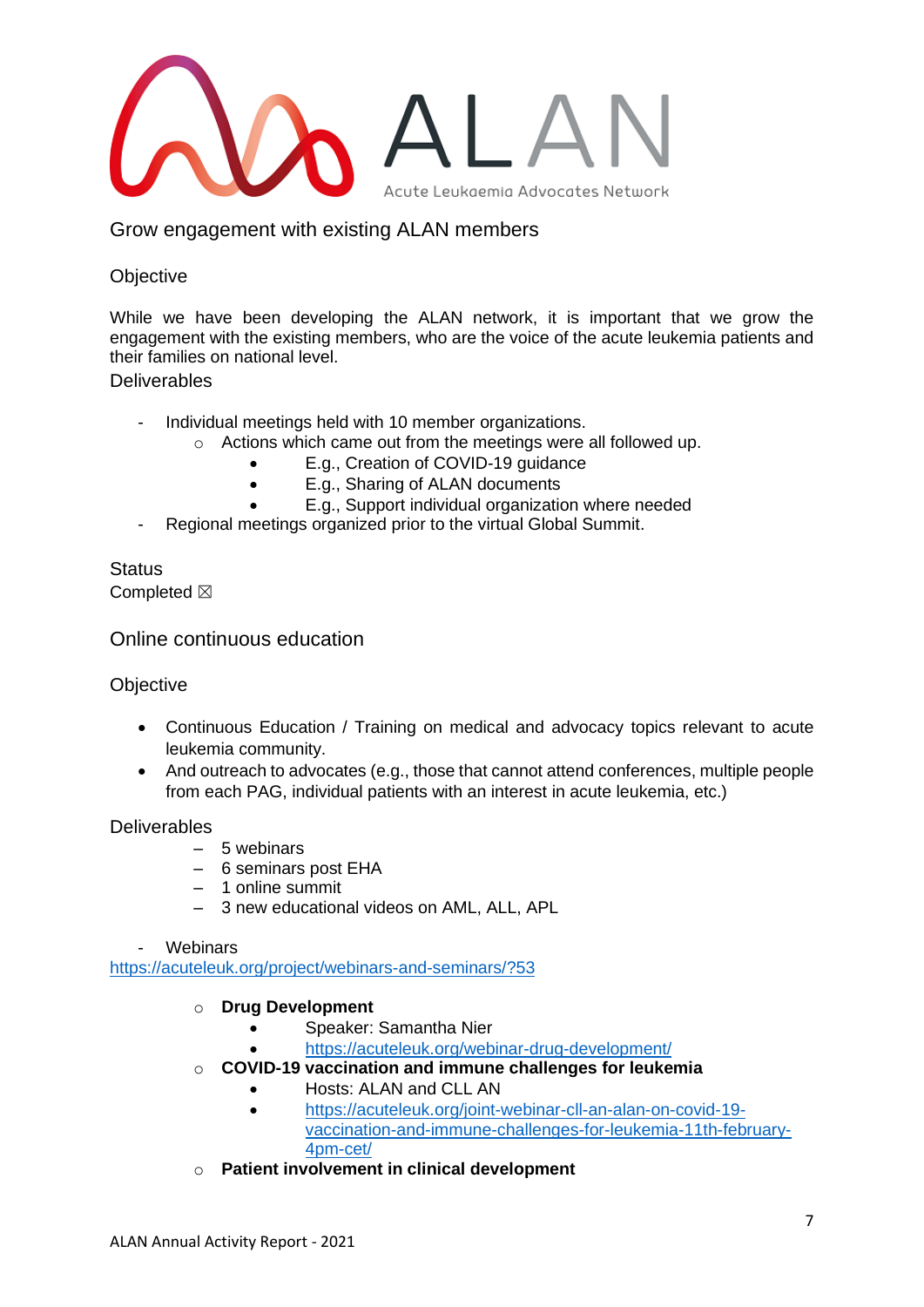

- Speaker: Jan Geissler
- [https://acuteleuk.org/webinar-patient-involvement-in-clinical](https://acuteleuk.org/webinar-patient-involvement-in-clinical-development/)[development/](https://acuteleuk.org/webinar-patient-involvement-in-clinical-development/)
- o **The clinical trials we want!**
	- Speaker: Bettina Ryll
	- [https://acuteleuk.org/join-our-webinar-on-24th-march-2021-1pm](https://acuteleuk.org/join-our-webinar-on-24th-march-2021-1pm-cet-the-clinical-trials-we-want/)[cet-the-clinical-trials-we-want/](https://acuteleuk.org/join-our-webinar-on-24th-march-2021-1pm-cet-the-clinical-trials-we-want/)

**Seminars** 

<https://acuteleuk.org/project/webinars-and-seminars/?53> <https://acuteleuk.org/upcoming-seminars/>

|                 | Day 1                    | Day 2                    | Day 3                                   |
|-----------------|--------------------------|--------------------------|-----------------------------------------|
|                 | 29 June 2021             | 06 July 2021             | 13 July 2021                            |
| 17.00 - 17.30   |                          |                          |                                         |
| 17.30 - 18.00   | Highlights from EHA: ALL | Highlights from EHA: AML | Deep dive and hightlights from EHA: APL |
| $18.00 - 18.30$ |                          |                          |                                         |
| 18.30 - 19.00   | Break                    | Break                    | Break                                   |
| $19.00 - 19.30$ |                          | Secondary AML            |                                         |
| 19.30 - 20.00   | Pediatric leukemias      | <b>MDS</b>               | CAR-T<br><b>MRD</b>                     |
| $20.00 - 20.30$ |                          |                          |                                         |

#### Global summit

<https://acuteleuk.org/project/project-4/?53> <https://acuteleuk.org/second-acute-leukemia-global-summit/>

o Regional sessions reporting

Before the global summit, we met with groups from LATAM, from Middle East Africa and from Eastern and Western Europe to discuss projects, challenged faced, needs and all that is relevant to the region. These discussions were reported by our great speakers:

- LATAM: Fernando Piotrowski, Executive Director ALMA (Argentina)
- Middle East Africa: Bahija Gouimi, President and founder of AMAL Association (Morocco)
- Eastern Europe: Mirjana Babamova, HEMA Association for support of patients and caregivers of Hematology diseases (Macedonia)
- Western Europe: Anne-Pierre Pickaert, Care4Access, representing Association Laurette Fugain (France)
- o Using evidence for advocacy impact

We then had a session on evidence-based advocacy with a training given by Zack Pemberton-Whiteley followed by concrete examples presented by various organizations and a panel discussion.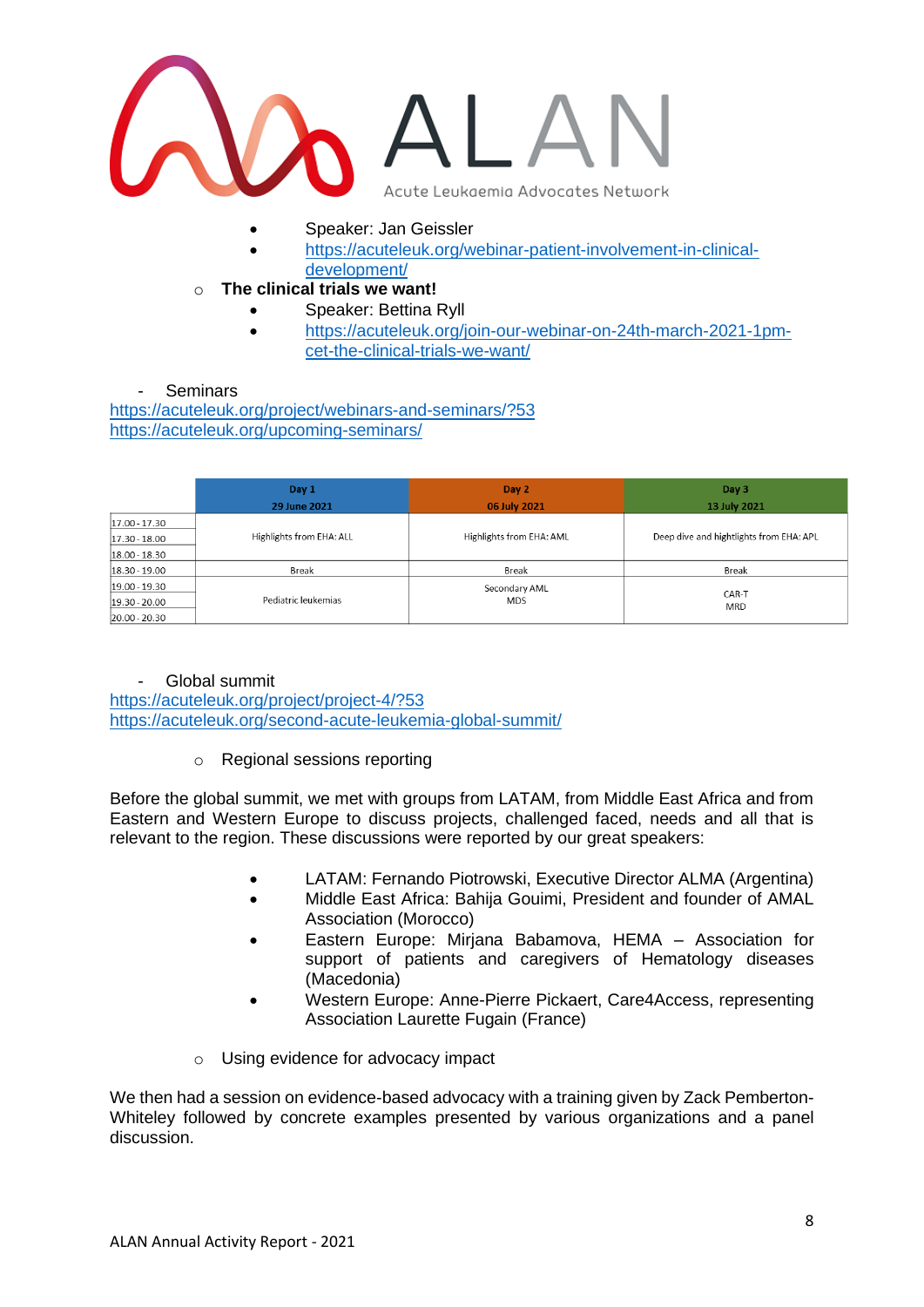

- Zack Pemberton-Whiteley, Chair of ALAN and CEO of Leukaemia Care (UK)
- Jana Pelouchova, Chair of Diagnoza Leukemie (Czech Republic), founder CML Advocates Network
- Lauren Pretorius, CEO Campaigning for Cancer (South Africa)
- Tracey Iraca, Executive Director MDS Alliance (USA)

- 3 new educational videos on AML, ALL, APL [https://acuteleuk.org/educational-video-about-what-aml-all-and-apl-are-and-their-signs-and](https://acuteleuk.org/educational-video-about-what-aml-all-and-apl-are-and-their-signs-and-symptoms-now-available/)[symptoms-now-available/](https://acuteleuk.org/educational-video-about-what-aml-all-and-apl-are-and-their-signs-and-symptoms-now-available/) 



# **Status** Completed  $\boxtimes$

<span id="page-8-0"></span>Patient experience survey <https://acuteleuk.org/project/patient-experience-survey/?53>

# **Objective**

Multi-country survey to generate data, understand issues and gather information on the current and emerging treatment landscape, experiences and quality of life of patients.

- To identify priority topics, assess areas of change (since the ALAN 2019 survey) including (but not limited to) COVID.
- Create further evidence about patient experience and quality of life at different points in the acute leukemia patient journey.
- Aid patient advocates and advocacy groups to inform and influence stakeholder communities, industry, and policy makers – enabling evidence-based advocacy.
- Help to identify and communicate the varying levels of information, care and support available for patients and caregivers.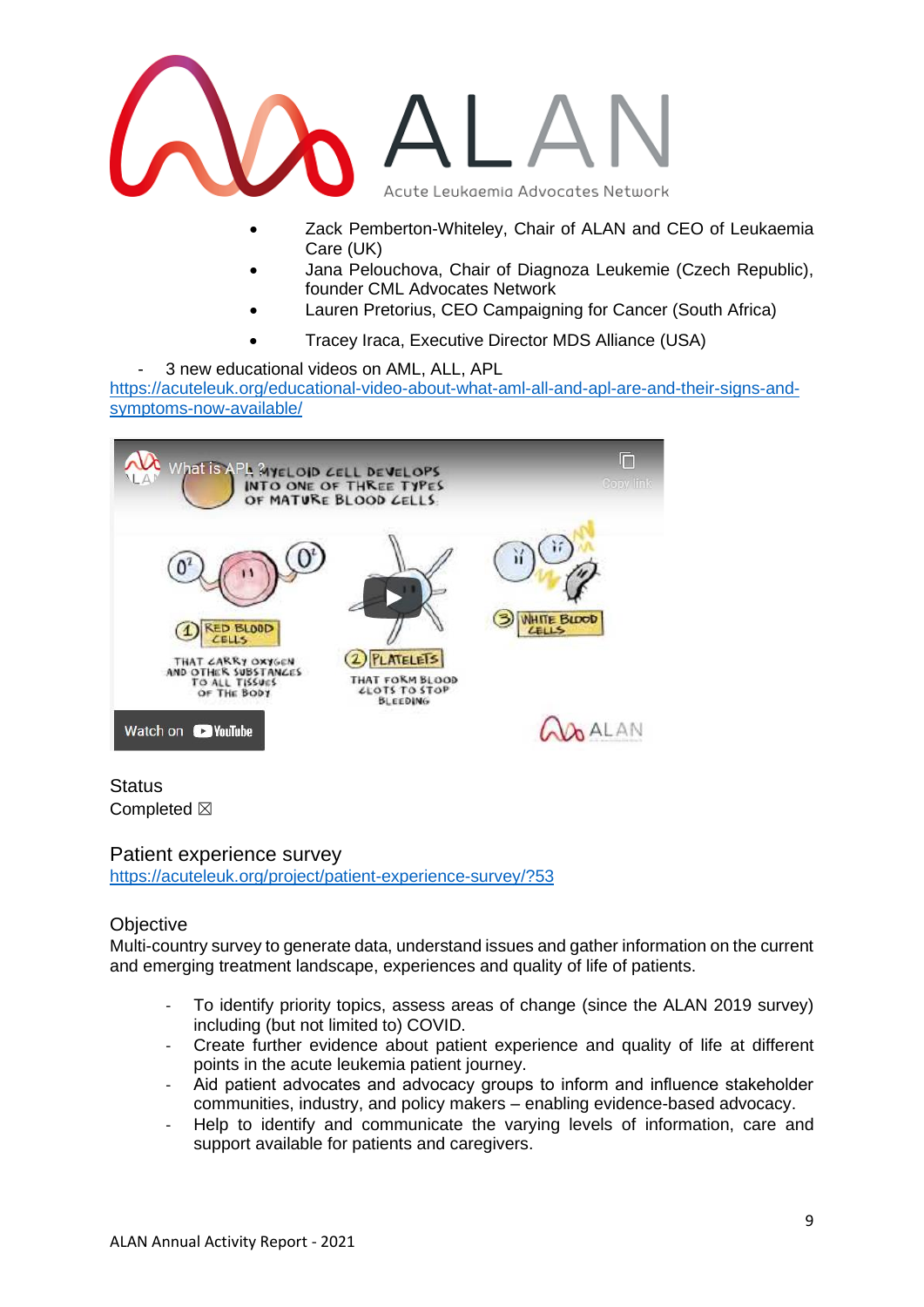

**Deliverables** 

- Survey opened on 1st September and is opened until end of December 2021
- Translated in English, Brazilian Portuguese, French, German, Hebrew, Italian, Korean, Simplified Chinese, Spanish and Russian



| Respondents (numbers as of 07 <sup>th</sup> January 2022) |      |
|-----------------------------------------------------------|------|
| Type of leukemia                                          |      |
| Acute lymphoblastic leukaemia (ALL)                       | 104  |
| Acute myeloid leukaemia (AML)                             | 311  |
| Chronic lymphocytic leukaemia (CLL)                       | 1194 |
| Chronic myeloid leukaemia (CML)                           | 889  |
| Other leukaemia (Please specify)                          | 131  |
| (blank)                                                   |      |
| <b>Grand Total</b>                                        | 2629 |

- Country

| Afghanistan        | 1            |
|--------------------|--------------|
| Argentina          | 33           |
| Australia          | 64           |
| Austria            | 4            |
| Bangladesh         | $\mathbf{1}$ |
| <b>Belgium</b>     | 7            |
| <b>Bolivia</b>     | 20           |
| <b>Brazil</b>      | 12           |
| <b>Bulgaria</b>    | $\mathbf{1}$ |
| Cambodia           | $\mathbf{1}$ |
| Canada             | 110          |
| Chile              | 11           |
| Colombia           | 18           |
| Costa Rica         | 10           |
| Croatia            | 10           |
| Czech Republic     | $\mathbf{1}$ |
| Denmark            | 42           |
| Dominican Republic | 3            |
| Ecuador            | 11           |
| Estonia            | 4            |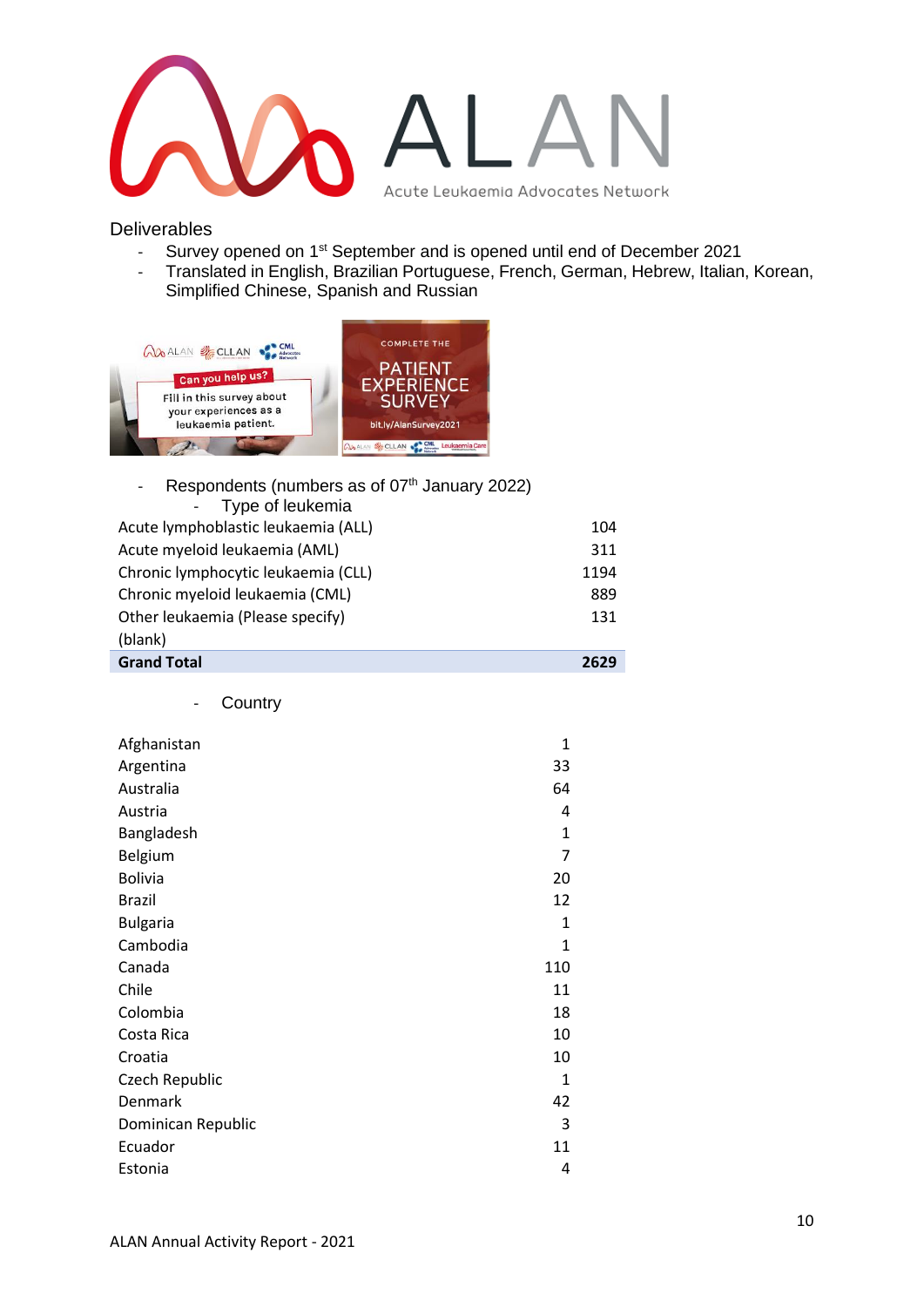

| Finland           | 7              |
|-------------------|----------------|
| France            | 57             |
| Georgia           | $\overline{2}$ |
| Germany           | 50             |
| Ghana             | 8              |
| Greece            | 9              |
| Guatemala         | 20             |
| Honduras          | 7              |
| Hungary           | 1              |
| India             | 9              |
| Indonesia         | 13             |
| Ireland           | 26             |
| Israel            | 70             |
| Italy             | 1              |
| Kazakhstan        | 14             |
| Kenya             | 15             |
| Kyrgyzstan        | 3              |
| Lebanon           | $\mathbf{1}$   |
| Libya             | $\mathbf{1}$   |
| Macedonia (FYROM) | $\mathbf{1}$   |
| Malaysia          | 13             |
| Mauritius         | 1              |
| Mexico            | 7              |
| Morocco           | 5              |
| N/A               | 10             |
| Namibia           | $\mathbf{1}$   |
| Nepal             | 13             |
| Netherlands       | 18             |
| New Zealand       | 46             |
| Nigeria           | 31             |
| Norway            | 1              |
| Palestine         | 1              |
| Panama            | 4              |
| Paraguay          | $\mathbf{1}$   |
| Peru              | $\mathbf{1}$   |
| Philippines       | 30             |
| Poland            | 4              |
| Portugal          | $\overline{2}$ |
| Romania           | 1              |
| Russia            | 13             |
| Senegal           | 1              |
| Slovenia          | 3              |
| South Africa      | 4              |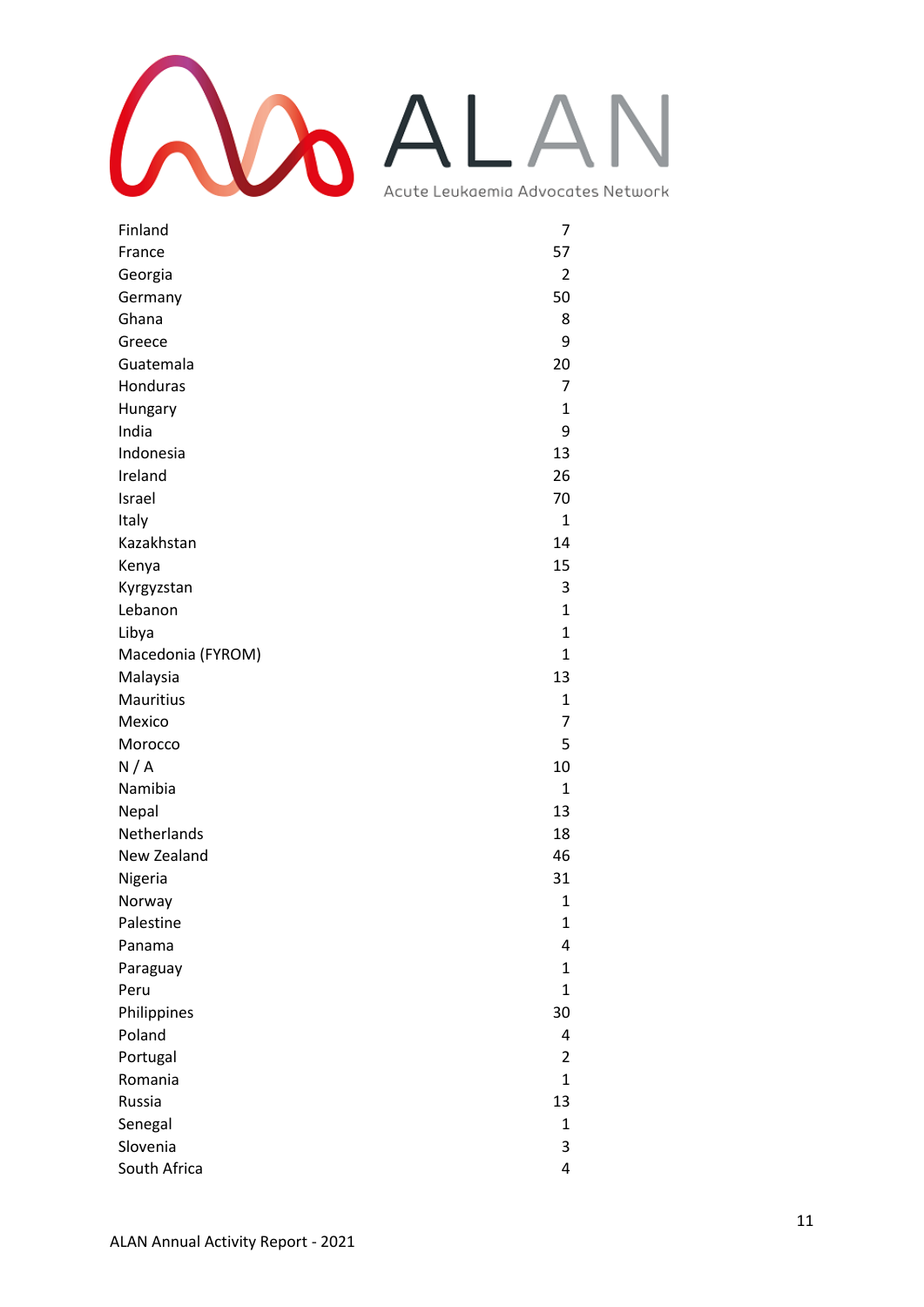

| South Korea                    | 48   |
|--------------------------------|------|
| Spain                          | 14   |
| Switzerland                    | 4    |
| Tanzania                       | 1    |
| Thailand                       | 6    |
| Tunisia                        | 1    |
| Turkey                         | 1    |
| Ukraine                        | 59   |
| United Arab Emirates (UAE)     | 1    |
| United Kingdom (UK)            | 1309 |
| United States of America (USA) | 147  |
| Uruguay                        | 1    |
| Venezuela                      | 5    |
| Vietnam                        | 1    |
| (blank)                        | 141  |
| <b>Grand Total</b>             | 2629 |

# **Status**

Completed  $\boxtimes$ 

## Note:

What still needs to be done in 2022

- We will run an independent carer survey at the beginning of 2022.
- Analysis and management report
- Presentation of findings at major congresses (EHA 2022, ASH 2022)
- Based on both surveys, creation of educational materials

## Budget

# <span id="page-11-0"></span>Patient preferences for acute leukemia treatment outcomes **Objective**

- Better understand the outcomes of importance to patients and to illustrate their relative importance
- Better understand and characterise the heterogeneity in patients' preferences
- Support future technology appraisals and promote access to future treatment options

**Deliverables** 

- Project Overview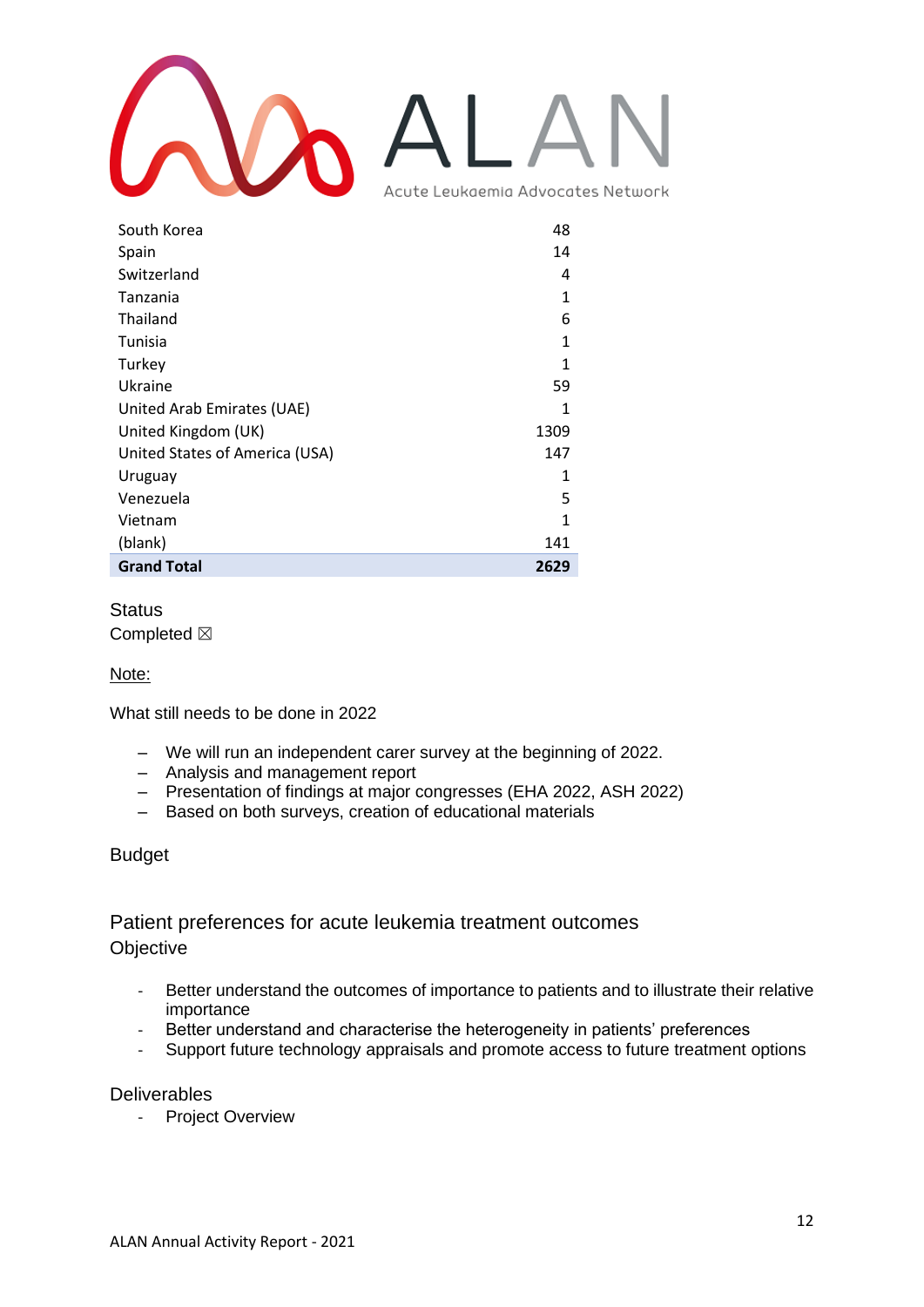

What did we learn during the first phases of the project?

- From literature review
	- There are a **wide range of treatment outcomes** that have been raised as important
	- **Remission status** may be a factor that affects the preferences of people with acute leukemia
	- Many of the treatment outcomes would be relevant for **a range of acute leukemia patients** –and can be grouped together into a smaller set of broader outcomes
	- Quantitative patient preference studies are feasible, and the results suggest that:
	- Survival and remission related attributes are **typically the most important**
	- This is often **closely followed** by side effects and time spent in hospital / mode of administration
	- The quantitative preference study results **align reasonably well** with the findings from the other types of research study explored in the review
	- But, notably, the **industry-sponsored studies were more focused on a specific context** and less likely to contain the wider range of outcomes that matter to patients
- From stakeholders' interviews
	- In practice, first-line treatment decisions may often be overwhelming for patients – examining patients' preferences for first-line treatments specifically may be challenging/biased
	- The life philosophy of people with acute leukemia may, in part, explain their preferences for different treatment options – it may be worth trying to examine this
	- We need to keep in mind the post-Covid world when designing our study (such as the current implication of long hospital stays)
	- Broad studies may be applicable in a wide range of decision-making contexts but not all!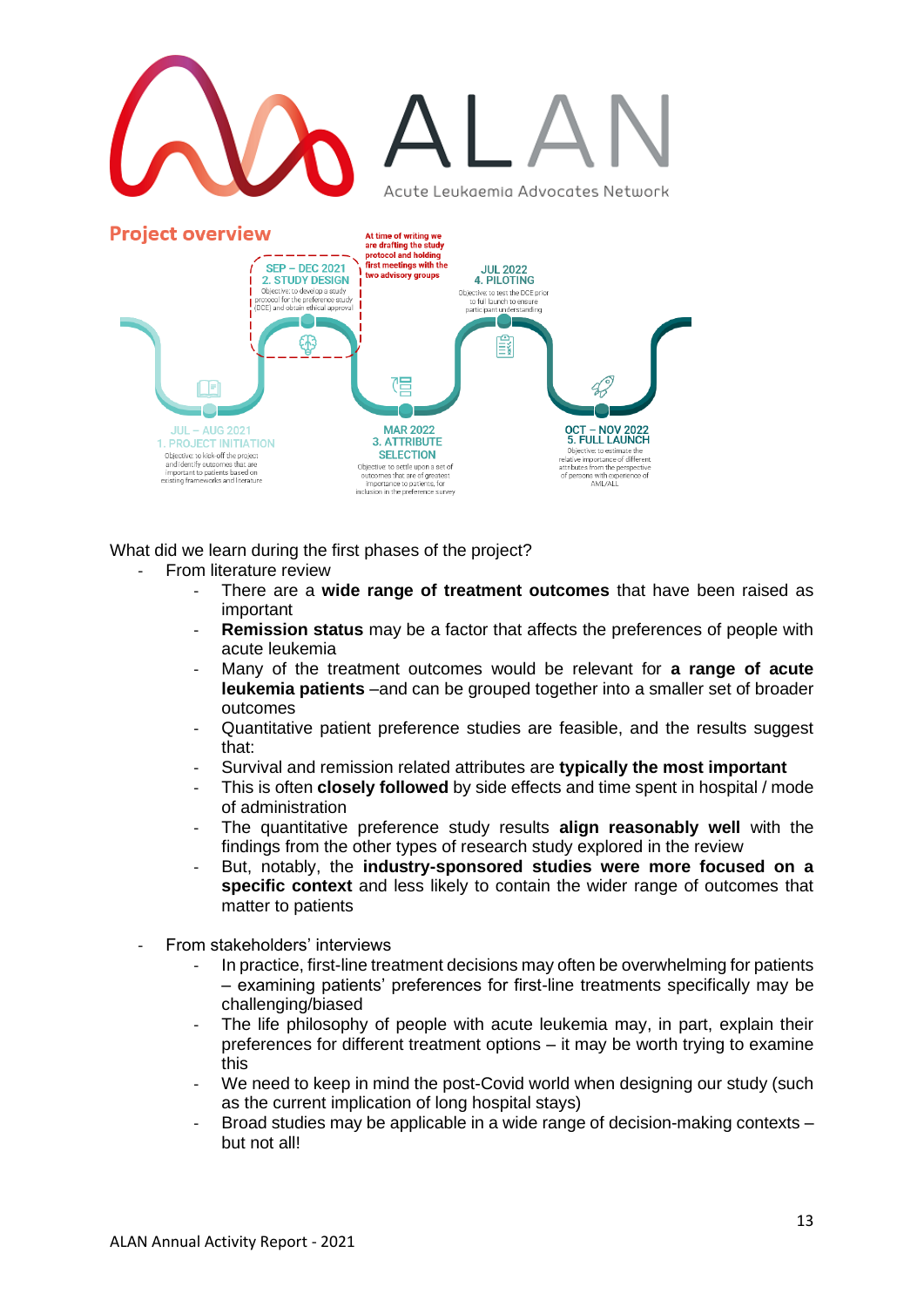

- We should aim to maximize the study sample size and try to recruit patients with various (sub)types of acute leukemia, to maximize the relevance of the study results
- Clear language and thoughtful visual presentation of the tasks are appreciated by patients and can help to minimize drop-out
- From ALAN workshop and from workshop with sponsors
	- We will proceed to design a discrete choice experiment (DCE) that will be broad and therefore relevant across the acute leukemia patient population
	- Questions were raised about which attributes to include (e.g., side effects and the possibility of grouping them) – this will be carefully considered in the next phase and informed by patients
	- Carers will be recruited and asked to respond as proxies (answering on behalf of patients)
	- Selection bias needs to be considered in relation to sample representativeness and remission status (both of which relate to the recruitment approach)
	- There is an interest in expanding the study to other countries, which will be explored using the current UK study as a template
	- Heterogeneity across disease types will be explored (and by country if applicable) – but the extent to which this is possible will depend on the sample size

**Status** Completed  $\boxtimes$ 

Note:

What still needs to be done in 2022

- Submission study to EC
- Attribute selection
- Piloting
- Study Launch
- Analysis and report

# <span id="page-13-0"></span>Acute Leukemia Awareness Campaign

<https://acuteleuk.org/project/awareness-campaign/?53> <https://acuteleuk.org/4th-of-september-is-world-leukemia-day/> <https://acuteleuk.org/1-month-to-world-leukemia-day/> <https://acuteleuk.org/2-months-to-world-leukemia-day/> <https://acuteleuk.org/3-months-to-world-leukemia-day/>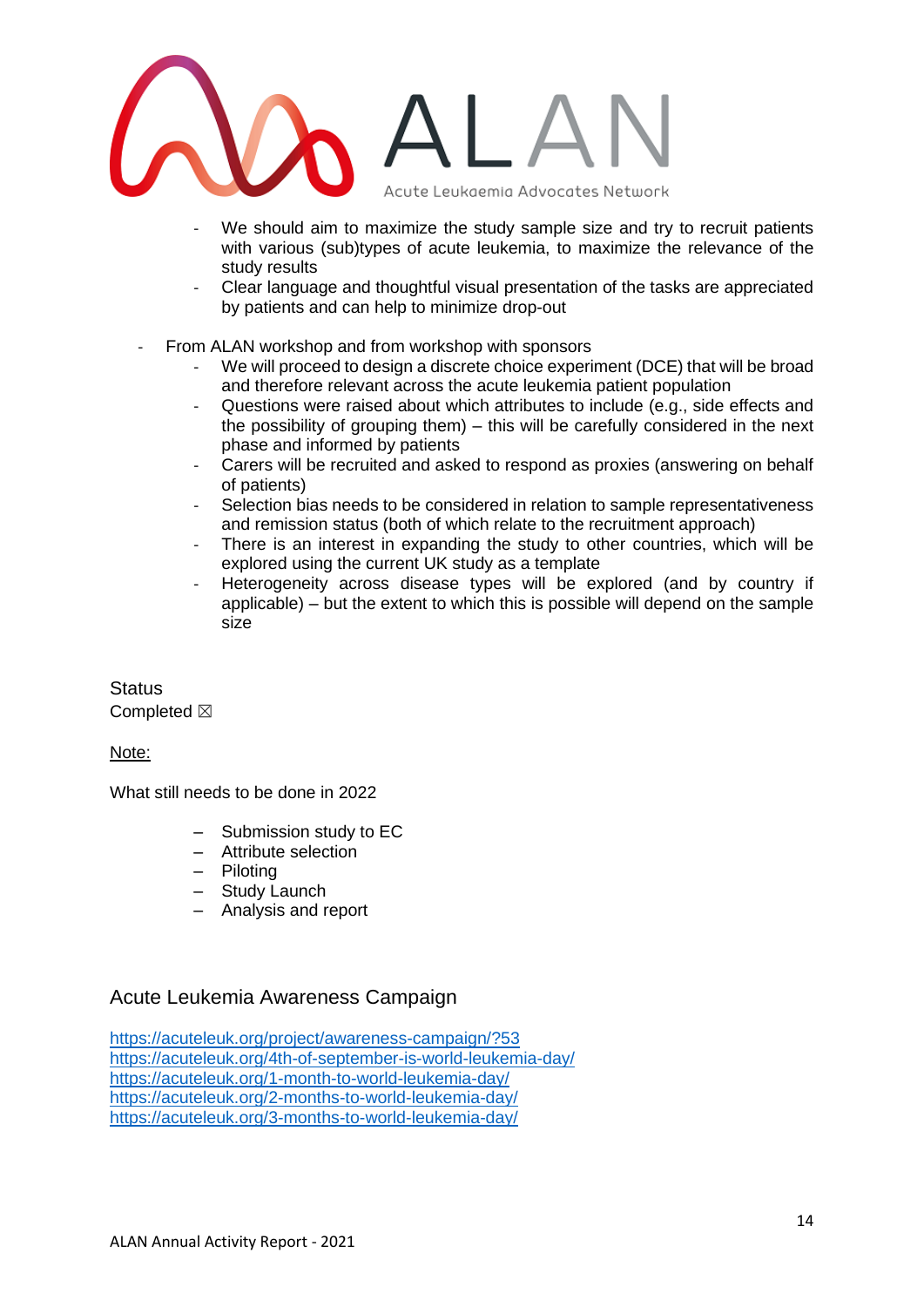

**Objective** 

- Continue raising awareness about (acute) leukemia and symptom awareness, with a focus on the importance of early diagnosis.
- We propose to continue the #BeLeukemiaAware campaign all year, but with a particular focus on Blood Cancer Awareness Month in September and World Leukemia Day (#WLD #WorldLeukemiaDay).
- We will also create tailored activity around existing external awareness days (focusing on the relevance to acute leukemia), where we will be supportive of wider campaigns

## **Deliverables**

September 4th became World Leukemia Day, an awareness day that has been designed by Acute Leukemia Advocates Network (ALAN), CLL Advocates Network, CML Advocates Network and Leukaemia Care to raise awareness of leukemia and the signs and symptoms.



- New and previous materials can be used at any time:
	- <https://www.worldleukemiaday.org/>
		- [https://drive.google.com/drive/folders/1QJDpvkyqKVHTG-](https://www.worldleukemiaday.org/)[7HFLE3Ycc2nK6rlcZw](https://www.worldleukemiaday.org/)
- Social media toolkit produced and shared 3 months prior to WLD.
- Materials created include
- #WLDTalks
	- https://voutube.com/playlist?list=PLGULQKZixlfSE3cyeFb9PqiWHpfIsSHq0
	- Spot<https://youtu.be/x7JAqDfGNw4> (viewed 137k times)
	- Infographics on symptoms (+ Translations) [https://acuteleuk.org/acute](https://acuteleuk.org/acute-leukemia-info/)[leukemia-info/](https://acuteleuk.org/acute-leukemia-info/)
	- **Printables**
- Social media insights shared on 13th September.

**Status** Completed  $\boxtimes$